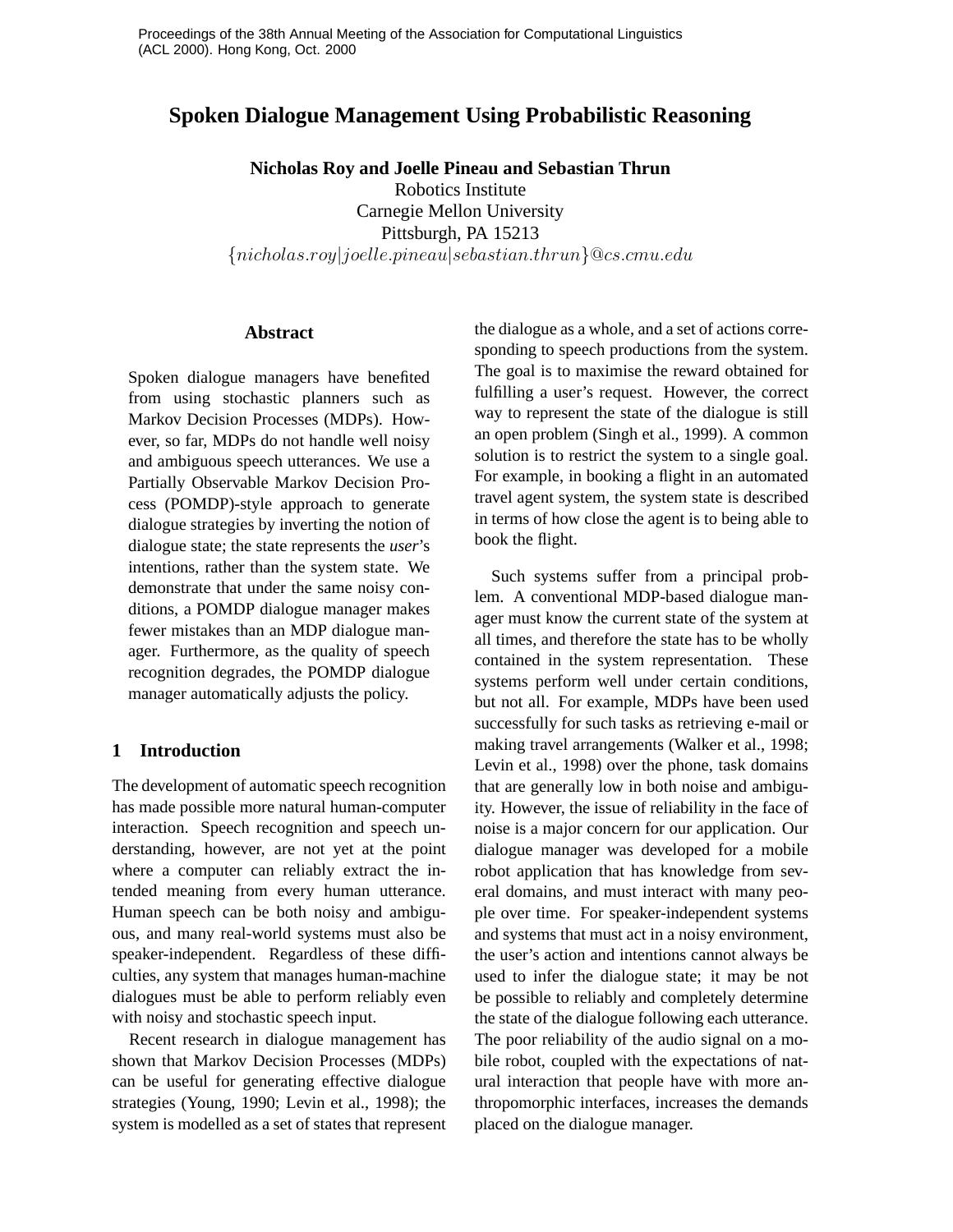Most existing dialogue systems do not model confidences on recognition accuracy of the human utterances, and therefore do not account for the reliability of speech recognition when applying a dialogue strategy. Some systems do use the log-likelihood values for speech utterances, however these values are only thresholded to indicate whether the utterance needs to be confirmed (Niimi and Kobayashi, 1996; Singh et al., 1999). An important concept lying at the heart of this issue is that of observability – the ultimate goal of a dialogue system is to satisfy a user request; however, what the user really wants is at best partially observable.

We handle the problem of partial observability by inverting the conventional notion of state in a dialogue. The world is viewed as partially unobservable – the underlying state is the intention of the user with respect to the dialogue task. The only observations about the user's state are the speech utterances given by the speech recognition system, from which some knowledge about the current state can be inferred. By accepting the partial observability of the world, the dialogue problem becomes one that is addressed by Partially Observable Markov Decision Processes (POMDPs) (Sondik, 1971). Finding an optimal policy for a given POMDP model corresponds to defining an optimal dialogue strategy. Optimality is attained within the context of a set of rewards that define the relative value of taking various actions.

We will show that conventional MDP solutions are insufficient, and that a more robust methodology is required. Note that in the limit of perfect sensing, the POMDP policy will be equivalent to an MDP policy. What the POMDP policy offers is an ability to compensate appropriately for better or worse sensing. As the speech recognition degrades, the POMDP policy acquires reward more slowly, but makes fewer mistakes and blind guesses compared to a conventional MDP policy.

There are several POMDP algorithms that may be the natural choice for policy generation (Sondik, 1971; Monahan, 1982; Parr and Russell, 1995; Cassandra et al., 1997; Kaelbling et al., 1998; Thrun, 1999). However, solving real world dialogue scenarios is computationally intractable for full-blown POMDP solvers, as the complexity is doubly exponential in the number of states. We therefore will use an algorithm for finding approximate solutions to POMDP-style problems and apply it to dialogue management. This algorithm, the Augmented MDP, was developed for mobile robot navigation (Roy and Thrun, 1999), and operates by augmenting the state description with a compression of the current belief state. By representing the belief state succinctly with its entropy, belief-space planning can be approximated without the expected complexity.

In the first section of this paper, we develop the model of dialogue interaction. This model allows for a more natural description of dialogue problems, and in particular allows for intuitive handling of noisy and ambiguous dialogues. Few existing dialogues can handle ambiguous input, typically relying on natural language processing to resolve semantic ambiguities (Aust and Ney, 1998). Secondly, we present a description of an example problem domain, and finally we present experimental results comparing the performance of the POMDP (approximated by the Augmented MDP) to conventional MDP dialogue strategies.

### **2 Dialogue Systems and POMDPs**

A Partially Observable Markov Decision Process (POMDP) is a natural way of modelling dialogue processes, especially when the state of the system is viewed as the state of the user. The partial observability capabilities of a POMDP policy allows the dialogue planner to recover from noisy or ambiguous utterances in a natural and autonomous way. At no time does the machine interpreter have any direct knowledge of the state of the user, i.e, what the user wants. The machine interpreter can only infer this state from the user's noisy input. The POMDP framework provides a principled mechanism for modelling uncertainty about what the user is trying to accomplish.

The POMDP consists of an underlying, unobservable Markov Decision Process. The MDP is specified by:

- a set of states  $S \in \{s_1, s_2, \ldots \}$
- a set of actions  $A \in \{a_1, a_2, \ldots, a_m\}$
- a set of transition probabilities  $T(s', a, s)$  =  $P(s'|s,a)$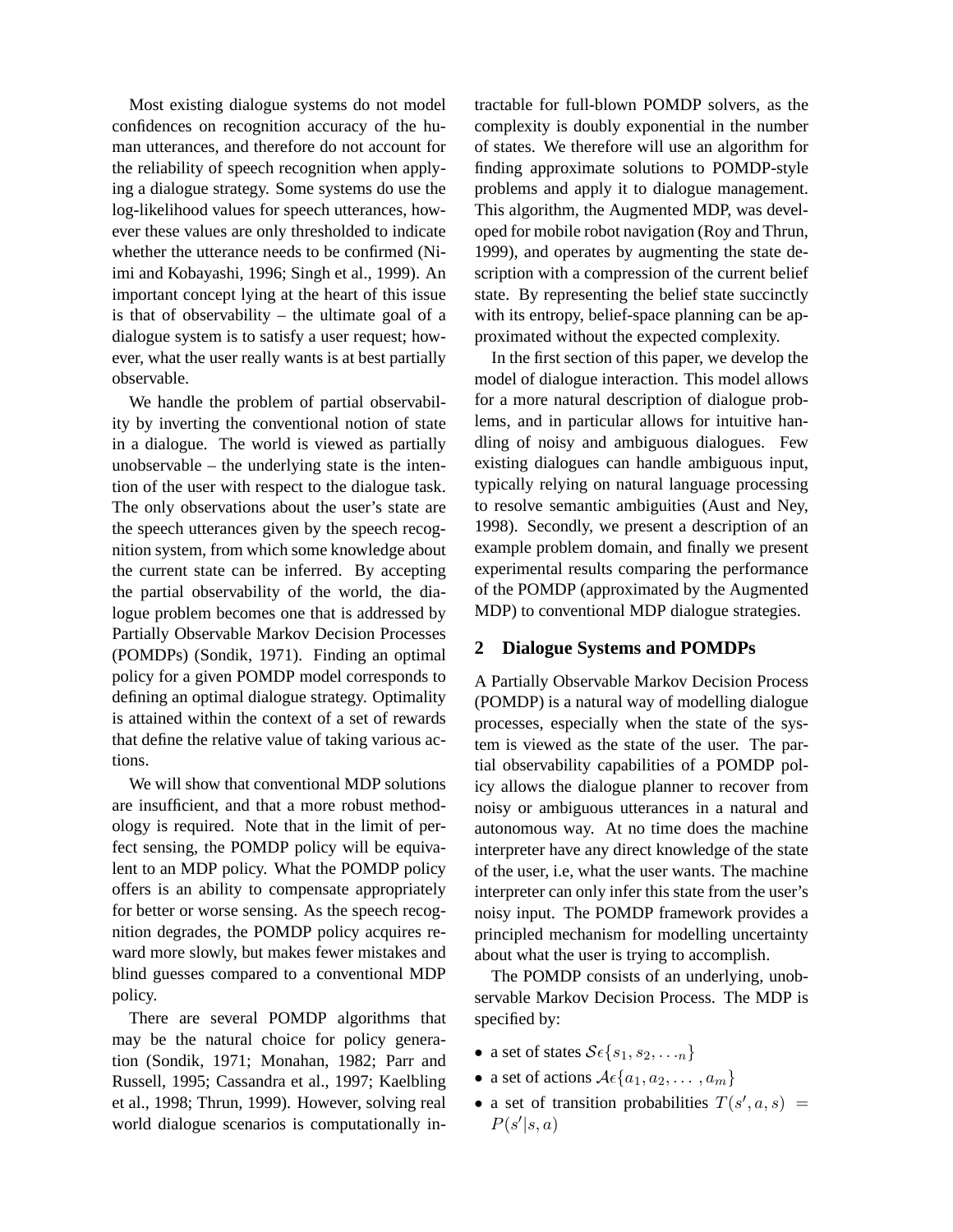- a set of rewards  $R : \mathcal{S} \times \mathcal{A} \mapsto \Re$
- an initial state  $s_{\alpha}$

The actions represent the set of responses that the system can carry out. The transition probabilities form a structure over the set of states, connecting the states in a directed graph with arcs between states with non-zero transition probabilities. The rewards define the relative value of accomplishing certain actions when in certain states.

The POMDP adds:

- a set of observations  $\mathcal{O}\epsilon\{o_1, o_2, \ldots, o_l\}$
- a set of observation probabilities  $O(o, s, a)$  =  $P(o | s, a)$

and replaces

- the initial state  $s_o$  with an initial belief,  $P(s_o)$ :  $s_o \epsilon S$
- the set of rewards with rewards conditioned on observations as well:  $R : \mathcal{S} \times \mathcal{A} \times \mathcal{O} \mapsto \Re$

The observations consist of a set of keywords which are extracted from the speech utterances. The POMDP plans in belief space; each belief consists of a probability distribution over the set of states, representing the respective probability that the user is in each of these states. The initial belief specified in the model is updated every time the system receives a new observation from the user.

The POMDP model, as defined above, first goes through a planning phase, during which it finds an optimal strategy, or policy, which describes an optimal mapping of action  $a$  to belief  $P(s : s_0 \in S)$ , for all possible beliefs. The dialogue manager uses this policy to direct its behaviour during conversations with users. The optimal strategy for a POMDP is one that prescribes action selection that maximises the expected reward. Unfortunately, finding an optimal policy exactly for all but the most trivial POMDP problems is computationally intractable. A near-optimal policy can be computed significantly faster than an exact one, at the expense of a slight reduction in performance. This is often done by imposing restrictions on the policies that can be selected, or by simplifying the belief state and solving for a simplified uncertainty representation.

In the Augmented MDP approach, the POMDP problem is simplified by noticing that the belief state of the system tends to have a certain structure. The uncertainty that the system has is usually domain-specific and localised. For example, it may be likely that a household robot system can confuse TV channels ('ABC' for 'NBC'), but it is unlikely that the system will confuse a TV channel request for a request to get coffee. By making the localised assumption about the uncertainty, it becomes possible to summarise any given belief vector by a pair consisting of the most likely state, and the entropy of the belief state.

$$
p(\mathbf{s}) \quad \cong \quad < \operatorname*{argmax}_{\mathbf{s}} p(\mathbf{s}); H(p(\mathbf{s})) > (1)
$$

$$
H(p(\mathbf{s})) = -\sum_{i=1}^{N} p(\mathbf{s}) \log_2 p(\mathbf{s}) \tag{2}
$$

The entropy of the belief state approximates a sufficient statistic for the entire belief state  $<sup>1</sup>$ . Given</sup> this assumption, we can plan a policy for every possible such {*state, entropy*} pair, that approximates the POMDP policy for the corresponding belief  $p(s)$ .



**Figure 1**: *Florence Nightingale*, the prototype nursing home robot used in these experiments.

# **3 The Example Domain**

The system that was used throughout these experiments is based on a mobile robot, Florence

<sup>&</sup>lt;sup>1</sup>Although sufficient statistics are usually moments of continuous distributions, our experience has shown that the entropy serves equally well.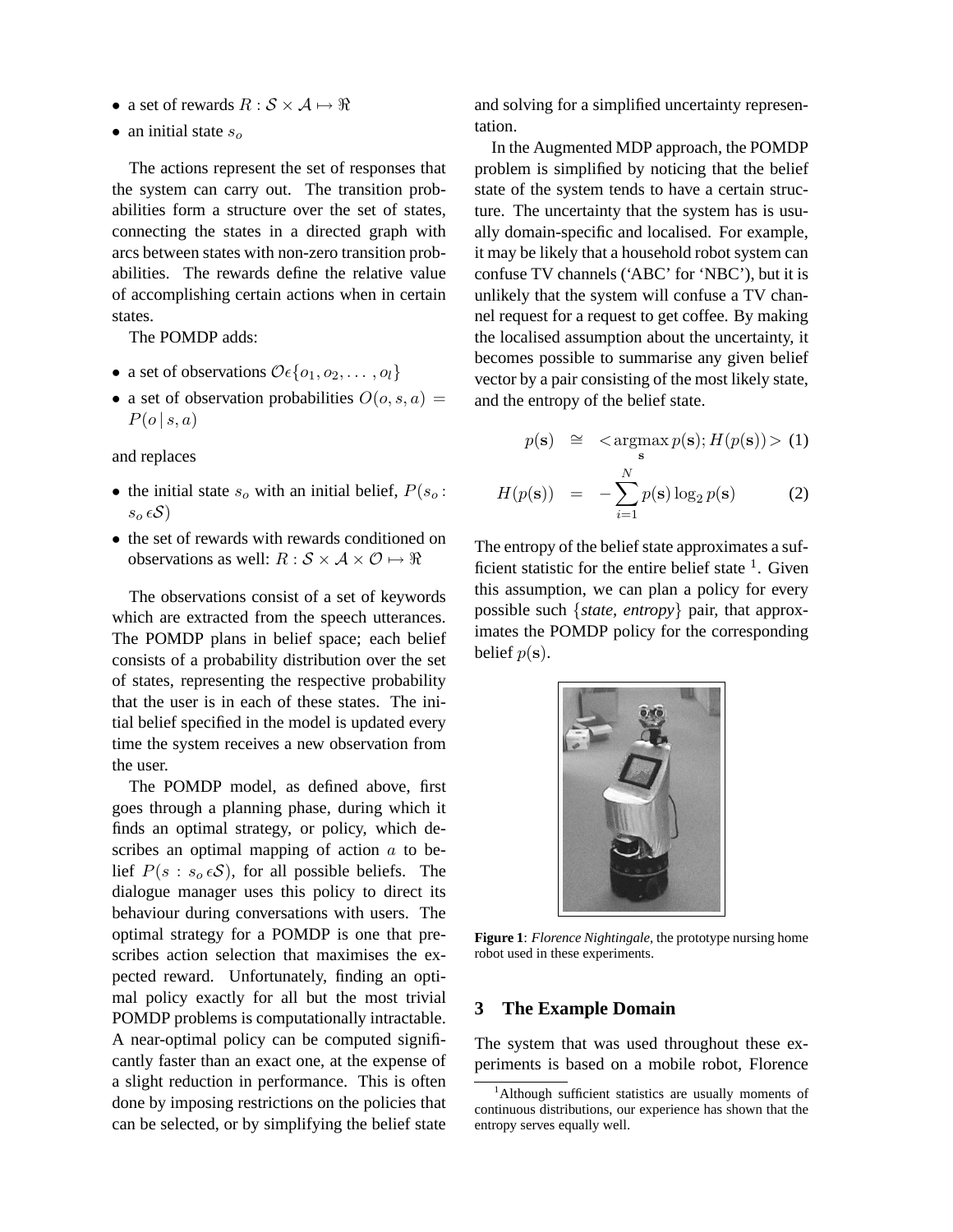Nightingale (Flo), developed as a prototype nursing home assistant. Flo uses the Sphinx II speech recognition system (Ravishankar, 1996), and the Festival speech synthesis system (Black et al., 1999). Figure 1 shows a picture of the robot.

Since the robot is a nursing home assistant, we use task domains that are relevant to assisted living in a home environment. Table 1 shows a list of the task domains the user can inquire about (the time, the patient's medication schedule, what is on different TV stations), in addition to a list of robot motion commands. These abilities have all been implemented on Flo. The medication schedule is pre-programmed, the information about the TV schedules is downloaded on request from the web, and the motion commands correspond to pre-selected robot navigation sequences.

Time

Medication (Medication 1, Medication 2, ..., Medication n) TV Schedules for different channels (ABC, NBC, CBS) Robot Motion Commands (To the kitchen, To the Bedroom)

| <b>Table 1:</b> The task domains for Flo. |  |
|-------------------------------------------|--|
|-------------------------------------------|--|

If we translate these tasks into the framework that we have described, the decision problem has 13 states, and the state transition graph is given in Figure 2. The different tasks have varying levels of complexity, from simply saying the time, to going through a list of medications. For simplicity, only the maximum-likelihood transitions are shown in Figure 2. Note that this model is handcrafted. There is ongoing research into learning policies automatically using reinforcement learning (Singh et al., 1999); dialogue models could be learned in a similar manner. This example model is simply to illustrate the utility of the POMDP approach.

There are 20 different actions; 10 actions correspond to different abilities of the robot such as going to the kitchen, or giving the time. The remaining 10 actions are clarification or confirmation actions, such as re-confirming the desired TV channel. There are 16 observations that correspond to relevant keywords as well as a nonsense observation. The reward structure gives the most reward for choosing actions that satisfy the user request. These actions then lead back to the beginning state. Most other actions are penalised with an equivalent negative amount. However, the confirmation/clarification actions are penalised lightly (values close to 0), and the motion commands are penalised heavily if taken from the wrong state, to illustrate the difference between an undesirable action that is merely irritating (i.e., giving an inappropriate response) and an action that can be much more costly (e.g., having the robot leave the room at the wrong time, or travel to the wrong destination).

## **3.1 An Example Dialogue**

Table 2 shows an example dialogue obtained by having an actual user interact with the system on the robot. The left-most column is the emitted observation from the speech recognition system. The operating conditions of the system are fairly poor, since the microphone is on-board the robot and subject to background noise as well as being located some distance from the user. In the final two lines of the script, the robot chooses the correct action after some confirmation questions, despite the fact that the signal from the speech recogniser is both very noisy and also ambiguous, containing cues both for the "say hello" response and for robot motion to the kitchen.

## **4 Experimental Results**

We compared the performance of the three algorithms (conventional MDP, POMDP approximated by the Augmented MDP, and exact POMDP) over the example domain. The metric used was to look at the total reward accumulated over the course of an extended test. In order to perform this full test, the observations and states from the underlying MDP were generated stochastically from the model and then given to the policy. The action taken by the policy was returned to the model, and the policy was rewarded based on the state-action-observation triplet. The experiments were run for a total of 100 dialogues, where each dialogue is considered to be a cycle of observation-action utterances from the start state request\_begun through a sequence of states and back to the start state. The time was normalised by the length of each dialogue cycle.

#### **4.1 The Restricted State Space Problem**

The exact POMDP policy was generated using the Incremental Improvement algorithm (Cassan-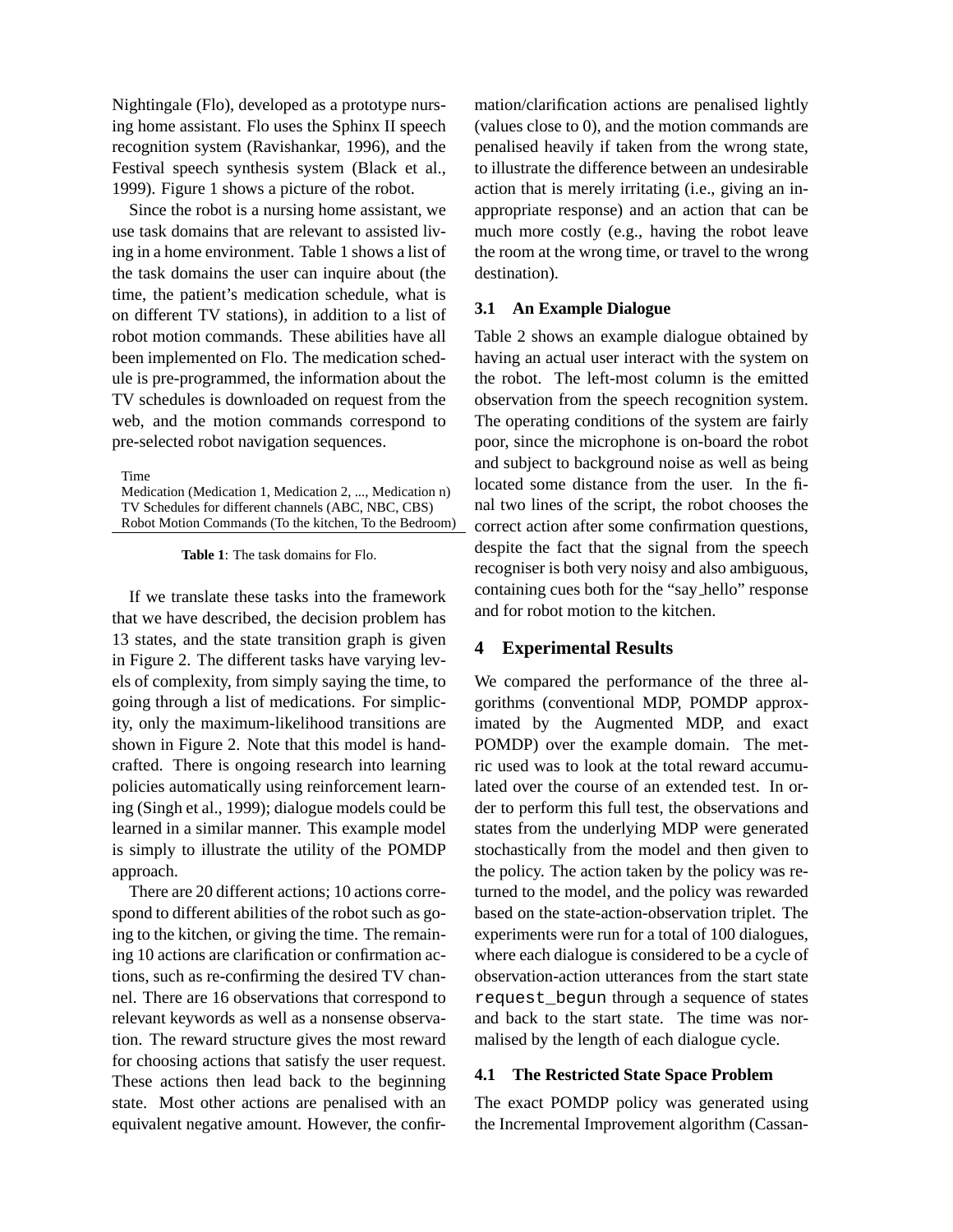

**Figure 2**: A simplified graph of the basic Markov Decision Process underlying the dialogue manager. Only the maximumlikelihood transitions are shown.

| Observation                                       | <b>Belief Entropy</b><br><b>True State</b> |       | Action              | Reward |
|---------------------------------------------------|--------------------------------------------|-------|---------------------|--------|
| flo hello                                         | request begun                              | 0.406 | say_hello           | 100    |
| flo what is like                                  | start_meds                                 | 2.735 | ask repeat          | $-100$ |
| flo what time is it for will the<br>want_time     |                                            | 0.490 | say time            | 100    |
| flo was on abc<br>want_tv                         |                                            | 1.176 | ask_which_station   | $-1$   |
| flo was on abc                                    | want_abc                                   | 0.886 | say abc             | 100    |
| flo what is on nbc                                | want_nbc                                   | 1.375 | confirm_channel_nbc | $-1$   |
| flo yes                                           | want_nbc                                   | 0.062 | say_nbc             | 100    |
| flo go to the that pretty good what<br>send_robot |                                            | 0.864 | ask robot where     | $-1$   |
| flo that that hello be                            | send_robot_bedroom                         | 1.839 | confirm robot place | $-1$   |
| flo the bedroom any i                             | send_robot_bedroom                         | 0.194 | go to bedroom       | 100    |
| flo go it eight a hello                           | send_robot                                 | 1.110 | ask_robot_where     | $-1$   |
| flo the kitchen hello                             | send_robot_kitchen                         | 1.184 | go to kitchen       | 100    |

**Table 2**: An example dialogue. Note that the robot chooses the correct action in the final two exchanges, even though the utterance is both noisy and ambiguous.

dra et al., 1997). The solver was unable to complete a solution for the full state space, so we created a much smaller dialogue model, with only 7 states and 2 task domains: time and weather information.

Figure 3 shows the performance of the three algorithms, over the course of 100 dialogues. Notice that the exact POMDP strategy outperformed both the conventional MDP and approximate POMDP; it accumulated the most reward, and did so with the fastest rate of accumulation. The good performance of the exact POMDP is not surprising because it is an optimal solution for this problem, but time to compute this strategy is high: 729 secs, compared with 1.6 msec for the MDP and 719 msec for the Augmented MDP.

## **4.2 The Full State Space Problem**

Figure 4 demonstrates the algorithms on the full dialogue model as given in Figure 2. Because of the number of states, no exact POMDP solution could be computed for this problem; the POMDP



**Figure 3**: A comparison of the reward gained over time for the exact POMDP, POMDP approximated by the Augmented MDP, and the conventional MDP for the 7 state problem. In this case, the time is measured in dialogues, or iterations of satisfying user requests.

policy is restricted to the approximate solution.

The POMDP solution clearly outperforms the conventional MDP strategy, as it more than triples the total accumulated reward over the lifetime of the strategies, although at the cost of taking longer to reach the goal state in each dialogue.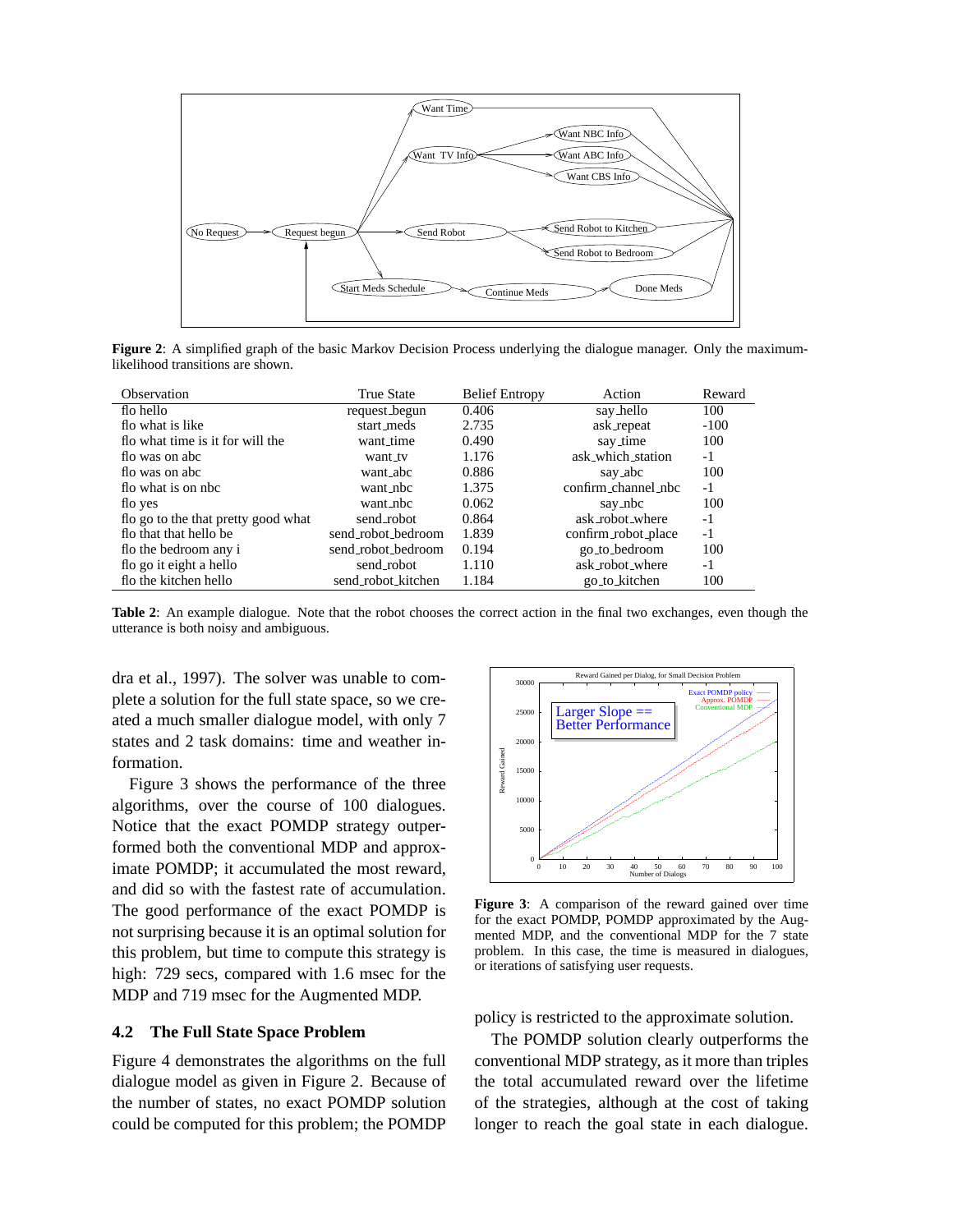

**Figure 4**: A comparison of the reward gained over time for the approximate POMDP vs. the conventional MDP for the 13 state problem. Again, the time is measured in number of actions.

Table 3 breaks down the numbers in more detail. The average reward for the POMDP is 18.6 per action, which is the maximum reward for most actions, suggesting that the POMDP is taking the right action about 95% of the time. Furthermore, the average reward per dialogue for the POMDP is 230 compared to 49.7 for the conventional MDP, which suggests that the conventional MDP is making a large number of mistakes in each dialogue.

Finally, the standard deviation for the POMDP is much narrower, suggesting that this algorithm is getting its rewards much more consistently than the conventional MDP.

## **4.3 Verification of Models on Users**

We verified the utility of the POMDP approach by testing the approximating model on human users. The user testing of the robot is still preliminary, and therefore the experiment presented here cannot be considered a rigorous demonstration. However, Table 4 shows some promising results. Again, the POMDP policy is the one provided by the approximating Augmented MDP.

The experiment consisted of having users interact with the mobile robot under a variety of conditions. The users tested both the POMDP and an implementation of a conventional MDP dialogue manager. Both planners used exactly the same model. The users were presented first with one manager, and then the other, although they were not told which manager was first and the order varied from user to user randomly. The user labelled each action from the system as "Correct"

(+100 reward), "OK" (-1 reward) or "Wrong" (- 100 reward). The "OK" label was used for responses by the robot that were questions (i.e., did not satisfy the user request) but were relevant to the request, e.g., a confirmation of TV channel when a TV channel was requested.

The system performed differently for the three test subjects, compensating for the speech recognition accuracy which varied significantly between them. In user #2's case, the POMDP manager took longer to satisfy the requests, but in general gained more reward per action. This is because the speech recognition system generally had lower word-accuracy for this user, either because the user had unusual speech patterns, or because the acoustic signal was corrupted by background noise.

By comparison, user #3's results show that in the limit of good sensing, the POMDP policy approaches the MDP policy. This user had a much higher recognition rate from the speech recogniser, and consequently both the POMDP and conventional MDP acquire rewards at equivalent rates, and satisfied requests at similar rates.

# **5 Conclusion**

This paper discusses a novel way to view the dialogue management problem. The domain is represented as the partially observable state of the user, where the observations are speech utterances from the user. The POMDP representation inverts the traditional notion of state in dialogue management, treating the state as unknown, but inferrable from the sequences of observations from the user. Our approach allows us to model observations from the user probabilistically, and in particular we can compensate appropriately for more or less reliable observations from the speech recognition system. In the limit of perfect recognition, we achieve the same performance as a conventional MDP dialogue policy. However, as recognition degrades, we can model the effects of actively gathering information from the user to offset the loss of information in the utterance stream.

In the past, POMDPs have not been used for dialogue management because of the computational complexity involved in solving anything but trivial problems. We avoid this problem by using an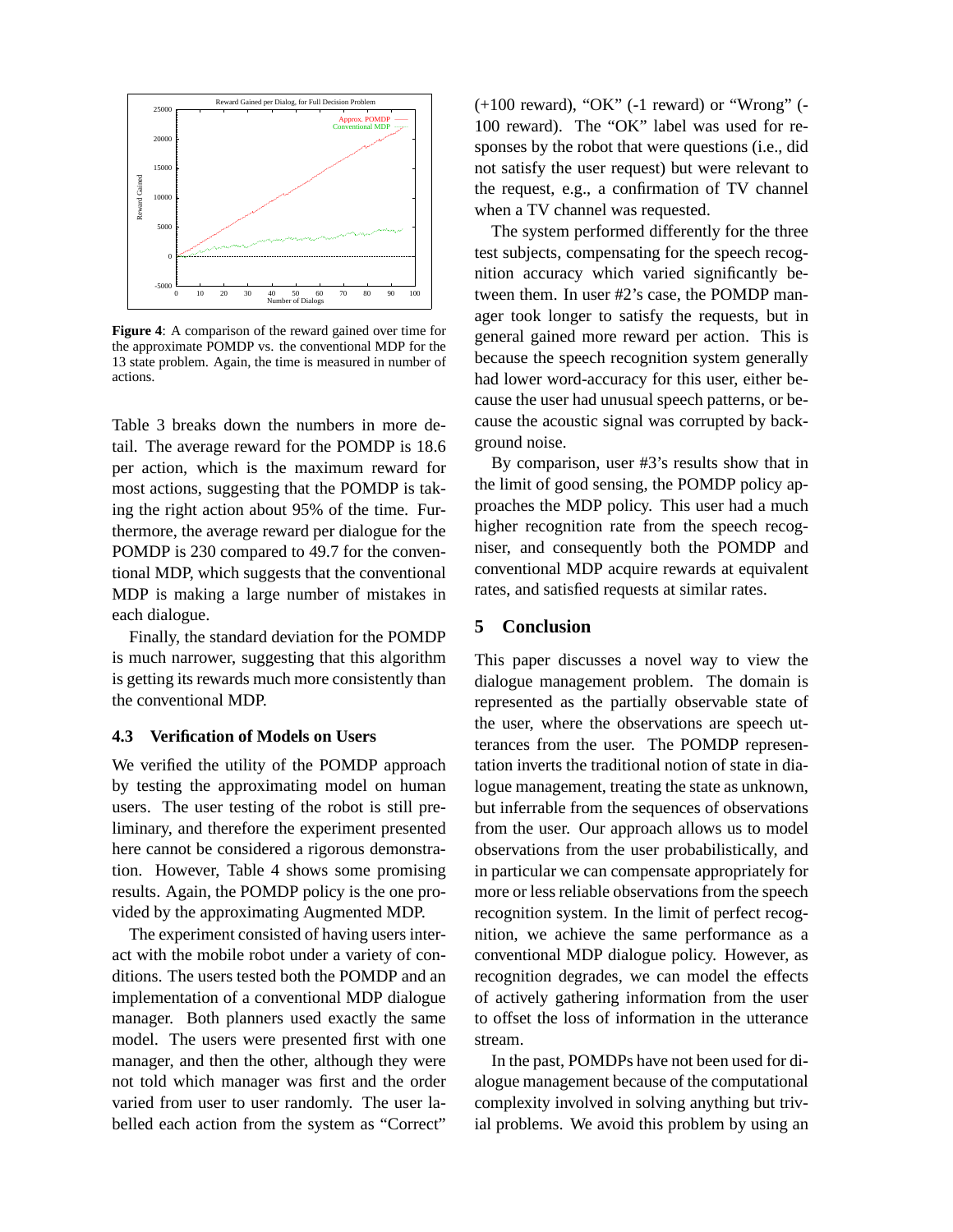| <b>POMDP</b>                              |                 | Conventional MDP                          |                  |
|-------------------------------------------|-----------------|-------------------------------------------|------------------|
| Average Reward Per Action $18.6 +/- 57.1$ |                 | Average Reward Per Action $3.8 + (-67.2)$ |                  |
| Average Dialogue Reward                   | $230.7 + -77.4$ | Average Dialogue Reward                   | $49.7 + (-193.7$ |

**Table 3**: A comparison of the rewards accumulated for the two algorithms (approximate POMDP and conventional MDP) using the full model.

|          |                          | <b>POMDP</b>    | <b>Conventional MDP</b> |
|----------|--------------------------|-----------------|-------------------------|
| User 1   | Reward Per Action        | 52.2            | 24.8                    |
|          | Errors per request       | $0.1 + -0.09$   | $0.55 + -0.44$          |
|          | Time to fill request     | $1.9 + - 0.47$  | $2.0 +/- 1.51$          |
|          | User 2 Reward Per Action | 36.95           | 6.19                    |
|          | Errors per request       | $0.1 + -0.09$   | $0.825 + - 1.56$        |
|          | Time to fill request     | $2.5 + - 1.22$  | $1.86 + - 1.47$         |
| User $3$ | <b>Reward Per Action</b> | 49.72           | 44.95                   |
|          | Errors per request       | $0.18 + -0.15$  | $0.36 + -0.37$          |
|          | Time to fill request     | $1.63 +/- 1.15$ | $1.42 + -0.63$          |

**Table 4**: A comparison of the rewards accumulated for the two algorithms using the full model on real users, with results given as mean +/- std. dev.

augmented MDP state representation for approximating the optimal policy, which allows us to find a solution that quantitatively outperforms the conventional MDP, while dramatically reducing the time to solution compared to an exact POMDP algorithm (linear vs. exponential in the number of states).

We have shown experimentally both in simulation and in preliminary user testing that the POMDP solution consistently outperforms the conventional MDP dialogue manager, as a function of erroneous actions during the dialogue. We are able to show with actual users that as the speech recognition performance varies, the dialogue manager is able to compensate appropriately.

While the results of the POMDP approach to the dialogue system are promising, a number of improvements are needed. The POMDP is overly cautious, refusing to commit to a particular course of action until it is completely certain that it is appropriate. This is reflected in its liberal use of verification questions. This could be avoided by having some non-static reward structure, where information gathering becomes increasingly costly as it progresses.

The policy is extremely sensitive to the parameters of the model, which are currently set by hand. While learning the parameters from scratch for a full POMDP is probably unnecessary, automatic tuning of the model parameters would definitely add to the utility of the model. For example, the optimality of a policy is strongly dependent on the design of the reward structure. It follows that incorporating a learning component that adapts the reward structure to reflect actual user satisfaction would likely improve performance.

# **6 Acknowledgements**

The authors would like to thank Tom Mitchell for his advice and support of this research.

Kevin Lenzo and Mathur Ravishankar made our use of Sphinx possible, answered requests for information and made bug fixes willingly. Tony Cassandra was extremely helpful in distributing his POMDP code to us, and answering promptly any questions we had. The assistance of the Nursebot team is also gratefully acknowledged, including the members from the School of Nursing and the Department of Computer Science Intelligent Systems at the University of Pittsburgh.

This research was supported in part by Le Fonds pour la Formation de Chercheurs et l'Aide a` la Recherche (Fonds FCAR).